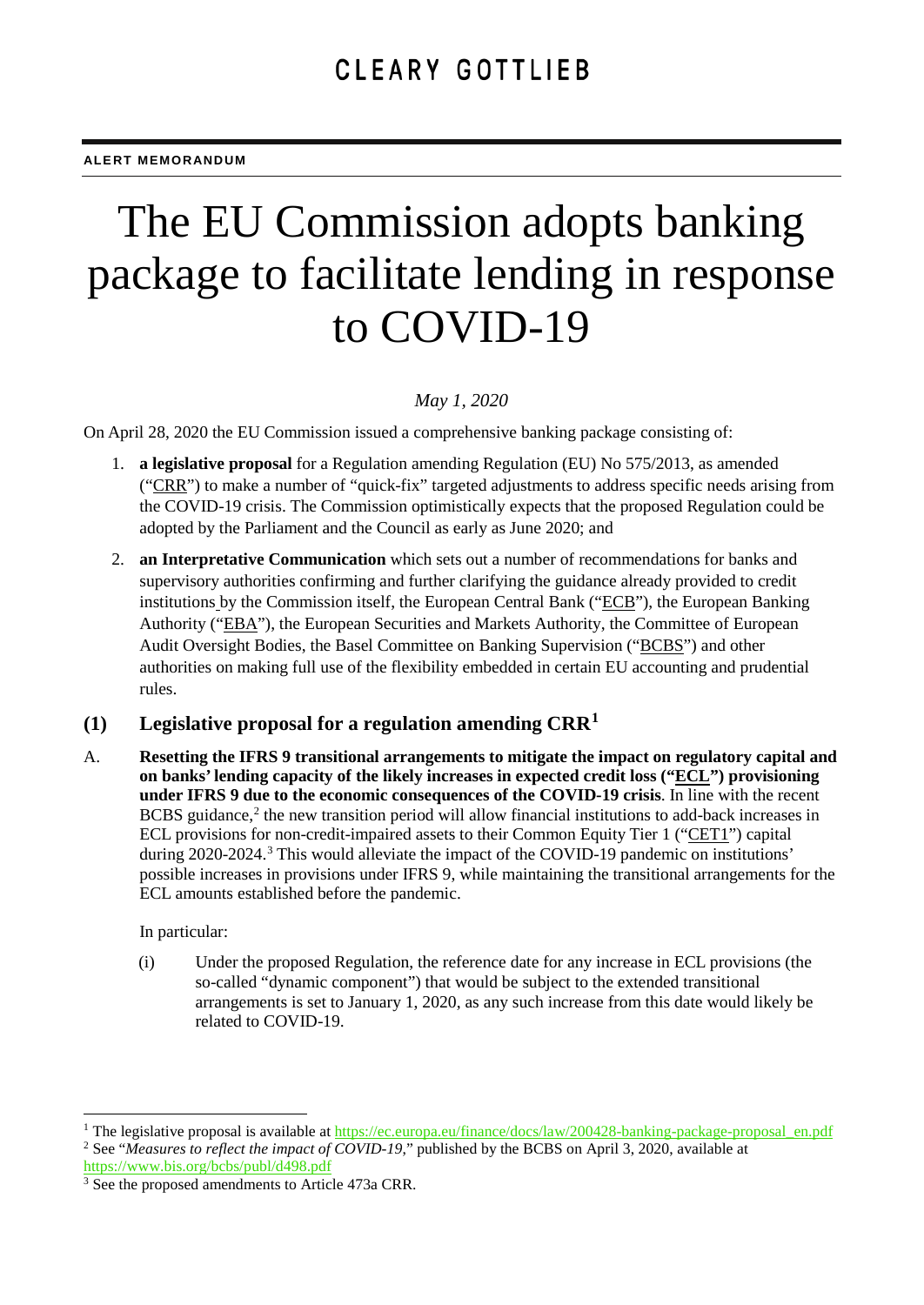- (ii) The revised text of Article 473a(1) CRR contains an adjusted formula for the calculation of the ECL amounts that can be added back to CET1 capital, which applies different factors to the "static component" relating to the "day-one impact" of IFRS 9 on CET1, which is not impacted by the proposed changes, and the dynamic (post-day-one) component, which will be subject to the extended transitional period and to revised transitional adjustment factors.
- (iii) A new Article 473a(6a) CRR resets and extends the transitional period for the dynamic component, allowing institutions to add-back to their CET1 capital 100% of new ECL provisions recognised in 2020 (as opposed to 70% under the current rules) and 2021 (as opposed to 50% under the current rules) for their financial assets that are not credit-impaired. The percentage amount that could be added back from 2022 to 2024 would then decrease in a linear manner, and the transitional arrangement would be completely phased out starting from 2025.
- (iv) The proposed changes to Article 473a(7) CRR replace the rescaling of all exposure values that are reduced by ECL provisions with a standard risk weight of 100% to be assigned to the amounts added back to CET1 capital.
- (v) Institutions that opted previously not to use the transitional arrangements are allowed to opt in at any time during the transitional period subject to prior approval from their competent authority under the revised Article 473a(9). In its press release of March 20, 2020 and its letter to banks of April 1, 2020, $4$  the ECB had already recommended that all institutions supervised by it opt to apply the transitional provisions. Institutions will also have the option to apply only the dynamic component of the transitional arrangements (impacted by the extension at hand), in which case they will have to inform their competent authority.
- B. **7-year preferential treatment for non-performing exposures ("NPEs") guaranteed or counterguaranteed by the public sector pursuant to measures adopted by EU Member States to mitigate the economic impact of COVID-19, for purposes of the rules on the minimum loss coverage for NPEs (subject to compliance with applicable state aid rules)**. [5](#page-1-1) This would apply the same treatment to such NPEs as is applied to NPEs which are guaranteed or insured by an official export credit agency.<sup>[6](#page-1-2)</sup> The measure mirrors the extension made by the ECB for purposes of its Guidance on  $NPLs^7$  $NPLs^7$  and recognizes the comparable risk mitigation effects shared by official export credit agencies guarantees and COVID-19-related guarantees.
- C. **1-year delay of application of the Global Systemically Important Institution ("G-SII") leverage ratio buffer introduced by Regulation (EU) 2019/876 ("CRR2"). [8](#page-1-4)** The requirement will now apply from January 1, 2023.<sup>[9](#page-1-5)</sup> This is in line with the measures recently endorsed by the BCBS' Governors and Heads of Supervision<sup>10</sup>. It is designed to free up credit institutions' operational capacity and allow them to focus on the more immediate challenges associated with the COVID-19

[https://www.bankingsupervision.europa.eu/press/pr/date/2020/html/ssm.pr200320\\_FAQs~a4ac38e3ef.en.html.](https://www.bankingsupervision.europa.eu/press/pr/date/2020/html/ssm.pr200320_FAQs%7Ea4ac38e3ef.en.html)  $8 \text{ Article } 92(1a) \text{ CRR}$ 

<span id="page-1-0"></span><sup>&</sup>lt;sup>4</sup> See the ECB letter to significant institutions of April 1, 2020, available at:

[https://www.bankingsupervision.europa.eu/press/letterstobanks/shared/pdf/2020/ssm.2020\\_letter\\_IFRS\\_9\\_in\\_the\\_contex](https://www.bankingsupervision.europa.eu/press/letterstobanks/shared/pdf/2020/ssm.2020_letter_IFRS_9_in_the_context_of_the_coronavirus_COVID-19_pandemic.en.pdf) [t\\_of\\_the\\_coronavirus\\_COVID-19\\_pandemic.en.pdf](https://www.bankingsupervision.europa.eu/press/letterstobanks/shared/pdf/2020/ssm.2020_letter_IFRS_9_in_the_context_of_the_coronavirus_COVID-19_pandemic.en.pdf)

<span id="page-1-1"></span><sup>&</sup>lt;sup>5</sup> See the proposed new Article 500a CRR providing for a derogation from Article 47(c)(3) CRR.

<span id="page-1-2"></span> $6$  Article 47c(4) CRR.

<span id="page-1-3"></span><sup>7</sup> See Section 1 of the "*FAQs on ECB supervisory measures in reaction to the coronavirus*", available at

<span id="page-1-5"></span><span id="page-1-4"></span><sup>&</sup>lt;sup>9</sup> See the proposed amendment to Article 3(5) CRR2.

<span id="page-1-6"></span><sup>10</sup> See press release of March 27, 2020 "*Governors and Heads of Supervision announce deferral of Basel III implementation to increase operational capacity of banks and supervisors to respond to COVID-19*", available at: [https://www.bis.org/press/p200327.htm.](https://www.bis.org/press/p200327.htm) In the Interpretative Communication, the Commission confirmed that it plans to postpone the adoption of its legislative proposal on the final elements of the Basel III framework, but to still adopt in time for the outstanding Basel III standards to be effectively implemented in the EU by January 2023.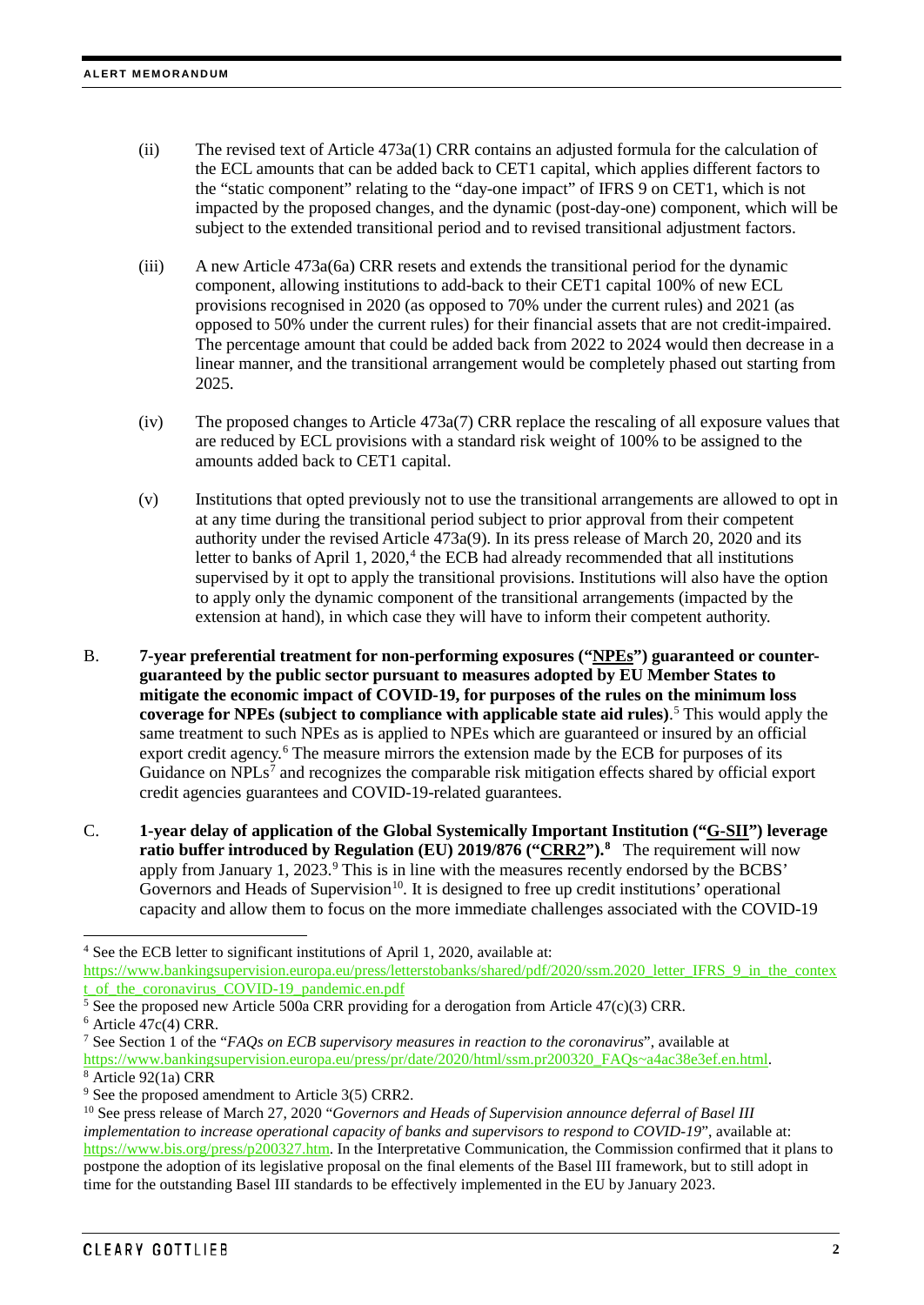pandemic. Until the requirement applies, there would be no consequences for the failure to meet the leverage ratio buffer requirement as set out in Article 141c of Directive 2013/36/EU, as amended ("CRD"), and no related restrictions on distributions set out in Article 141b CRD would apply.

D. **Adjustment to the leverage ratio mechanism for offsetting the impact of using the discretion to temporarily exclude certain central bank exposures from total exposure measure**. [11](#page-2-0) Pursuant to Article 429a CRR (as introduced by CRR2), credit institutions can request a temporary exclusion of certain central bank exposures from their total exposures' calculation, subject to approval by the relevant competent authority. The discretion is aimed at facilitating the effective transmission of monetary policy measures under exceptional circumstances, and any impact of the exclusion shall be offset by a mechanism increasing the individual leverage ratio in a strictly proportionate manner. As currently designed, however, the offset mechanism could actually discourage banks from drawing on central bank liquidity facilities, as they may face limitations on their central bank reserves' level. Therefore, in order to avoid excessive constraints on banks, the EU Commission has proposed to revise the offset mechanism. The revised mechanism would apply from June 28, 2021.

#### In particular:

- (i) A credit institution that exercises the discretion will be required to calculate the adjusted leverage ratio only once (at the moment it exercises the discretion), and based on the value of the institution's eligible central bank reserves and total exposure measure on the day when the institution's competent authority declares that exceptional circumstances that warrant the exercise of the discretion exist.
- (ii) The modification would also allow the exclusion of all eligible central bank reserves, rather than just those entered into after the exemption took effect.
- E. **1-year acceleration of the ability not to deduct "prudently valued software" from CET1 capital under CRR2.**<sup>[12](#page-2-1)</sup> The deduction will be applicable from the entry into force of regulatory technical standards to be drafted by the EBA concerning the criteria and modalities for such deduction.<sup>[13](#page-2-2)</sup> This measure responds to the accelerated up-take of digital services following certain public measures adopted to address the effects of the COVID-19 pandemic.
- F. **Acceleration of the application of the favourable treatment for certain loans backed by pensions or salaries under CRR2**. [14](#page-2-3) Such favourable treatment would apply starting from the day following the publication of the amending Regulation in the Official Journal of the EU. The measure is aimed at encouraging lending towards employees and pensioners, potentially severely affected by the COVID-19 crisis.
- G. **Acceleration of the application date of the revised SME supporting factor and the infrastructure supporting factor under CRR2, allowing a more favourable treatment of certain exposures to SMEs and infrastructure with a view to incentivise institutions to prudently increase lending to those entities**. [15](#page-2-4) The revised factors would apply starting from the day following the publication of the amending Regulation in the Official Journal. The measure would free up institutions' own funds, thereby allowing them to boost lending during the COVID-19 pandemic.

<span id="page-2-0"></span><sup>&</sup>lt;sup>11</sup> See proposed amendments to Article 429a CRR.

<span id="page-2-1"></span><sup>&</sup>lt;sup>12</sup> See proposed amendment to Article  $3(7)$  CRR2 with respect to Article  $36(1)$  CRR.

<span id="page-2-2"></span><sup>&</sup>lt;sup>13</sup> These are due to be issued in Q2 or Q3 of this year.

<span id="page-2-3"></span><sup>&</sup>lt;sup>14</sup> See proposed new Article 3(3a)(a) CRR2 with respect to Article 123 CRR.

<span id="page-2-4"></span><sup>&</sup>lt;sup>15</sup> See proposed new Article 3(3a)(b) and (c) CRR2 with respect to Articles 501 and 501a CRR.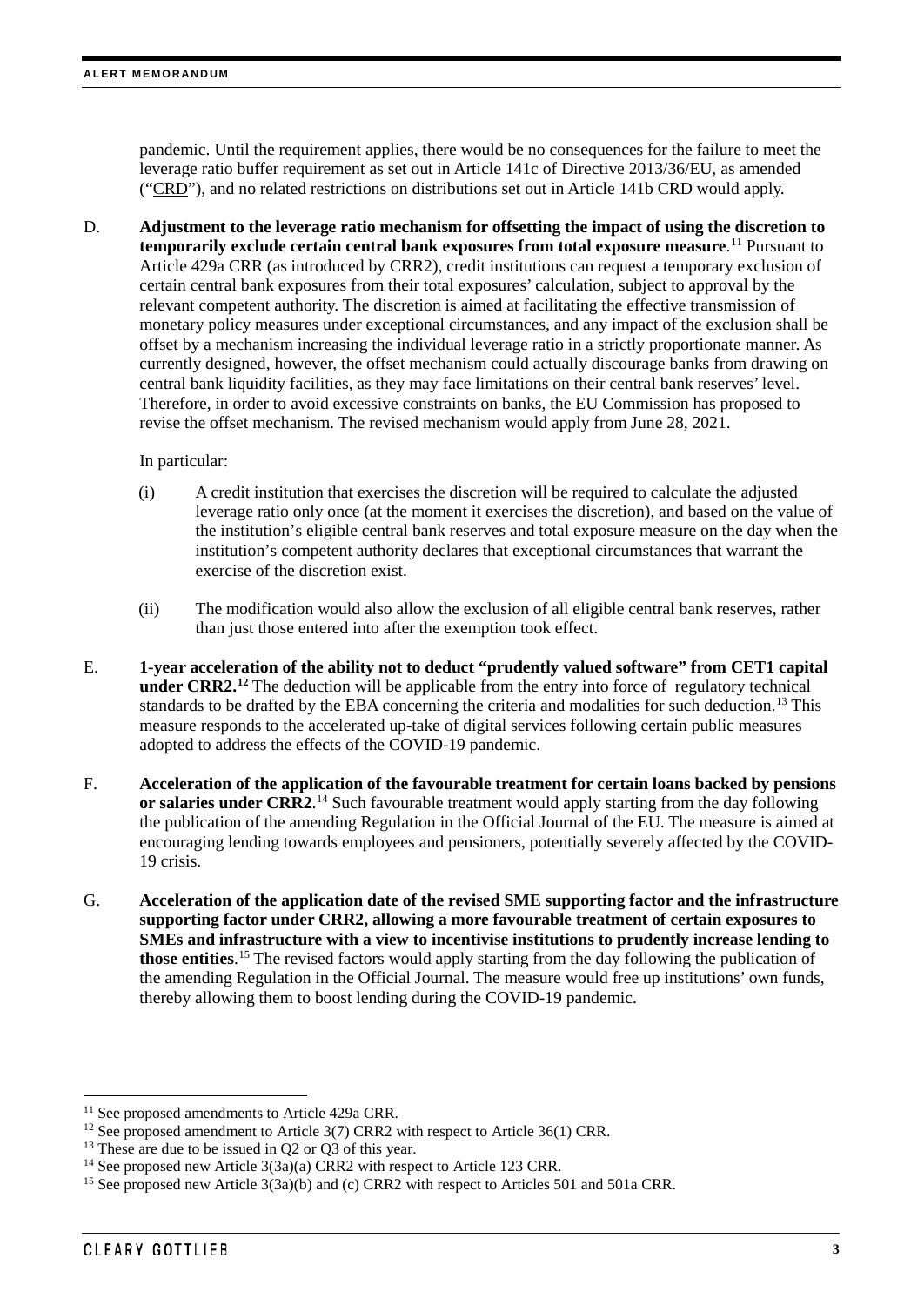# **(2) Interpretative Communication [16](#page-3-0)**

#### **A. General**

- (i) The Commission encourages banks to make full use of the flexibility that is embedded in the existing accounting and prudential rules to support the EU economy in the exceptional circumstances of the COVID-19 outbreak. The application of government economic support and relief measures, which are designed to bridge short-term liquidity needs, should not automatically lead to a harsher accounting or prudential treatment of the relevant credit exposures, where the financial situation does not otherwise deteriorate.
- (ii) At the same time, it is crucial that banks continue to measure risks in an accurate, consistent and transparent manner. Banks must continue to identify situations where borrowers may face financial difficulties that could impact their capacity to repay their loan obligations in the longer term. Banks must also apply sound underwriting and customer due diligence standards.

#### **B. IFRS 9**

The ECL framework under IFRS 9 requires the application of **judgement and flexibility**. Under an exceptional situation such as the COVID-19 crisis, banks (as well as other companies) are not expected to mechanically apply their existing ECL approaches in order to determine the amount of required provisions.

In particular:

- (i) Banks' assessment of a significant increase in credit risk ("SICR"), for the purposes of deciding whether a credit exposure should be moved to "Stage 2" provisioning, should be based on the remaining lifetime of the financial assets concerned. Sudden, punctual and temporary increases in the probability of default ("PD") caused by the COVID-19 crisis should not lead to a significant increase in the lifetime PD.
- (ii) In assessing if a SICR has occurred, banks should give sufficient weight to scenarios based on long-term stable macro-economic outlooks, as recommended by the ECB.
- (iii) It is unlikely that temporary relief measures related to the COVID-19 crisis, such as private or statutory *moratoria*, constitute substantial "modifications" under IFRS 9, which would lead to a de-recognition of the relevant exposure.
- (iv) Loans should not automatically be considered to have suffered a SICR simply due to becoming subject to private or statutory moratoria.
- (v) Loan guarantees neither increase nor reduce the default risk of the borrower; they reduce the amount of credit losses if a default of the borrower actually occurs. Consequently, banks should expect lower credit losses, as a portion of it would be compensated by the guarantees.
- (vi) Banks should provide insightful disclosures on the determination of ECL under IFRS 9, including information on the downside scenarios. Banks should also disclose, in the notes, specific accounting policies adopted in relation to the COVID-19 crisis. Such disclosures would allow market participants to make informed assessments on the credit risk exposures of banks. External auditors are expected to take the Interpretative Communication into account in their audit work.

<span id="page-3-0"></span><sup>&</sup>lt;sup>16</sup> The Interpretative Communication is available at: [https://ec.europa.eu/finance/docs/law/200428-banking-package](https://ec.europa.eu/finance/docs/law/200428-banking-package-communication_en.pdf)[communication\\_en.pdf](https://ec.europa.eu/finance/docs/law/200428-banking-package-communication_en.pdf)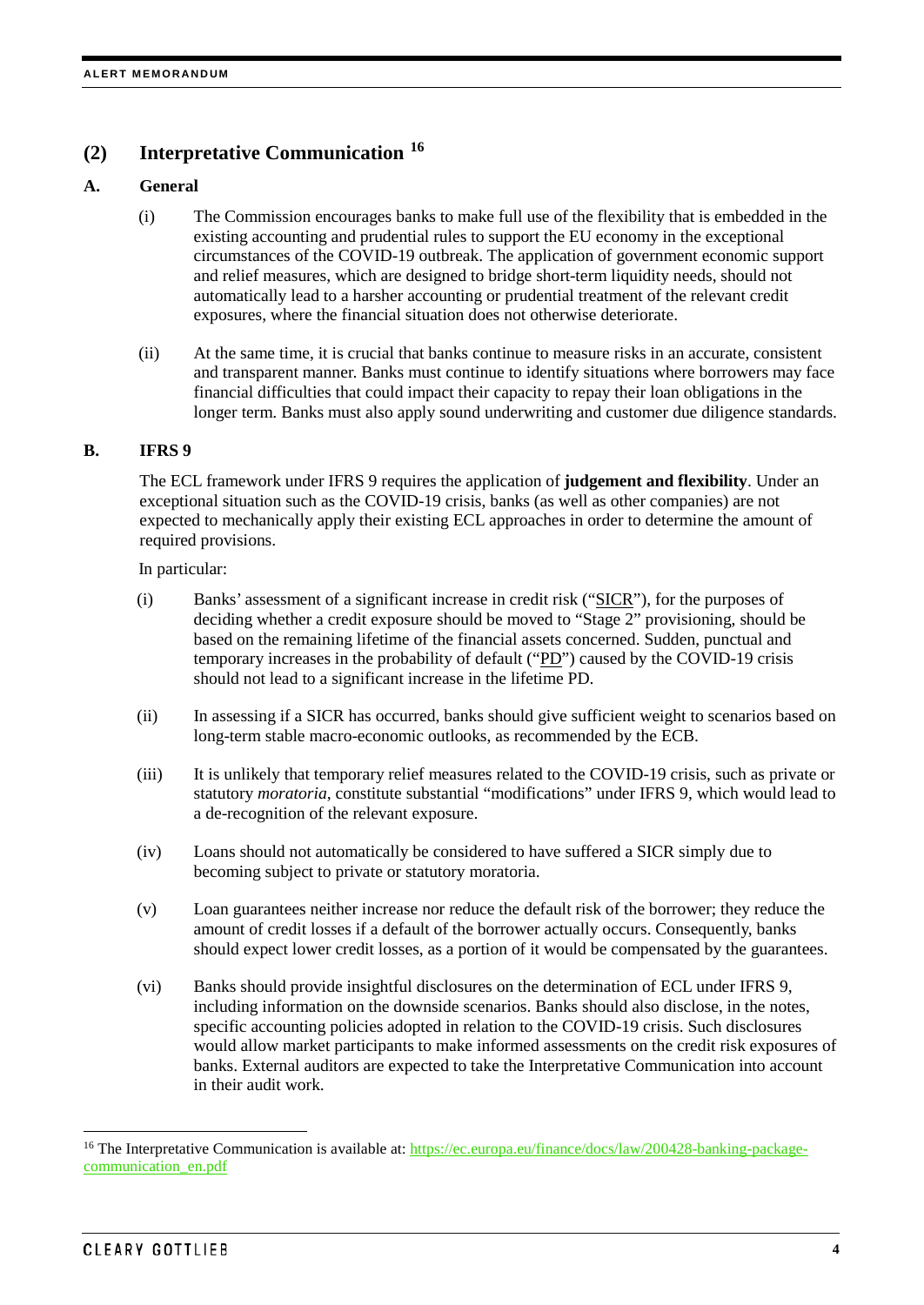(vii) Banks are encouraged to implement the IFRS 9 transitional arrangements that will reduce the impact of IFRS 9 ECL provisioning on banks' regulatory capital (see above, on the proposed amendments to Article 473a CRR).

#### **C. Non-performing loans, definition of default, forbearance**

- (i) The prudential rules on the classification of non-performing loans can accommodate relief measures such as guarantees and private or statutory moratoria.
- (ii) The prudential rules do not require a bank to automatically consider an obligor in default when it calls on a guarantee. At the same time, a guarantee does not preclude that an obligor is classified as defaulted. Irrespective of the existence of a guarantee, the bank has to form an opinion as to whether the obligor is in a position to meet its obligations. When assessing a borrower's capabilities to meet its obligations, banks should take into account the long-term prospects of the borrower, paying attention to situations where temporary problems are most likely to transform into longer-term difficulties and eventually lead to insolvency.
- (iii) The public and private moratoria schemes introduced in response to the COVID-19 crisis do not automatically lead to a reclassification of an exposure as "forborne", "performing" or "non-performing forborne". Such schemes have a predominantly preventive and general nature, as they aim to address systemic risks and alleviate potential negative consequences that may occur to the wider EU economy in the future. They are not borrower-specific.
- (iv) Where the repayment of an obligation is suspended because of a moratorium, the counting of the "days past due" is suspended and any delays are counted based on the modified schedule of payments. While banks are still obliged to assess the obligor's unlikeliness to pay on a case-by-case basis, this assessment refers to the modified schedule of payments, and where there are no concerns in that regard the exposure may remain in performing status.
- (v) Banks are expected to apply a risk-based approach to assess the credit risk of obligors benefitting from a payment moratorium. Even where payment moratoria are not classified as forbearance measures, banks have to carefully assess the credit quality of their exposures benefiting from these measures and identify any situations of unlikeness to pay of obligors for the purpose of the definition of default. Banks should pay particular attention and prioritise the assessment of those obligors, who are most likely to experience payment difficulties.

#### **D. Role and responsibility of the banking sector**

Finally, the EU Commission issued some additional comments concerning how banks should see their broader (social) responsibilities in the crisis. This may be helpful to banks in making the judgement calls required by the guidance.

- (i) To be effective, the economic support and relief measures adopted by public authorities need effective transmission channels and the full collaboration of the banking sector. Banks are responsible for keeping liquidity flowing and should continue to assume their collective duty to preserve interbank lending. It is therefore crucial that banks continue to lend to households and businesses and across the EU.
- (ii) Banks should accelerate the digital transformation of their businesses and remain vigilant with regard to fraud.
- (iii) Banks, although substantially recapitalised and much better equipped to sustain adverse scenarios than during the financial crisis of 2008/9, need nonetheless to prepare for a worsening economic outlook that will inevitably increase the risks they face and related costs.